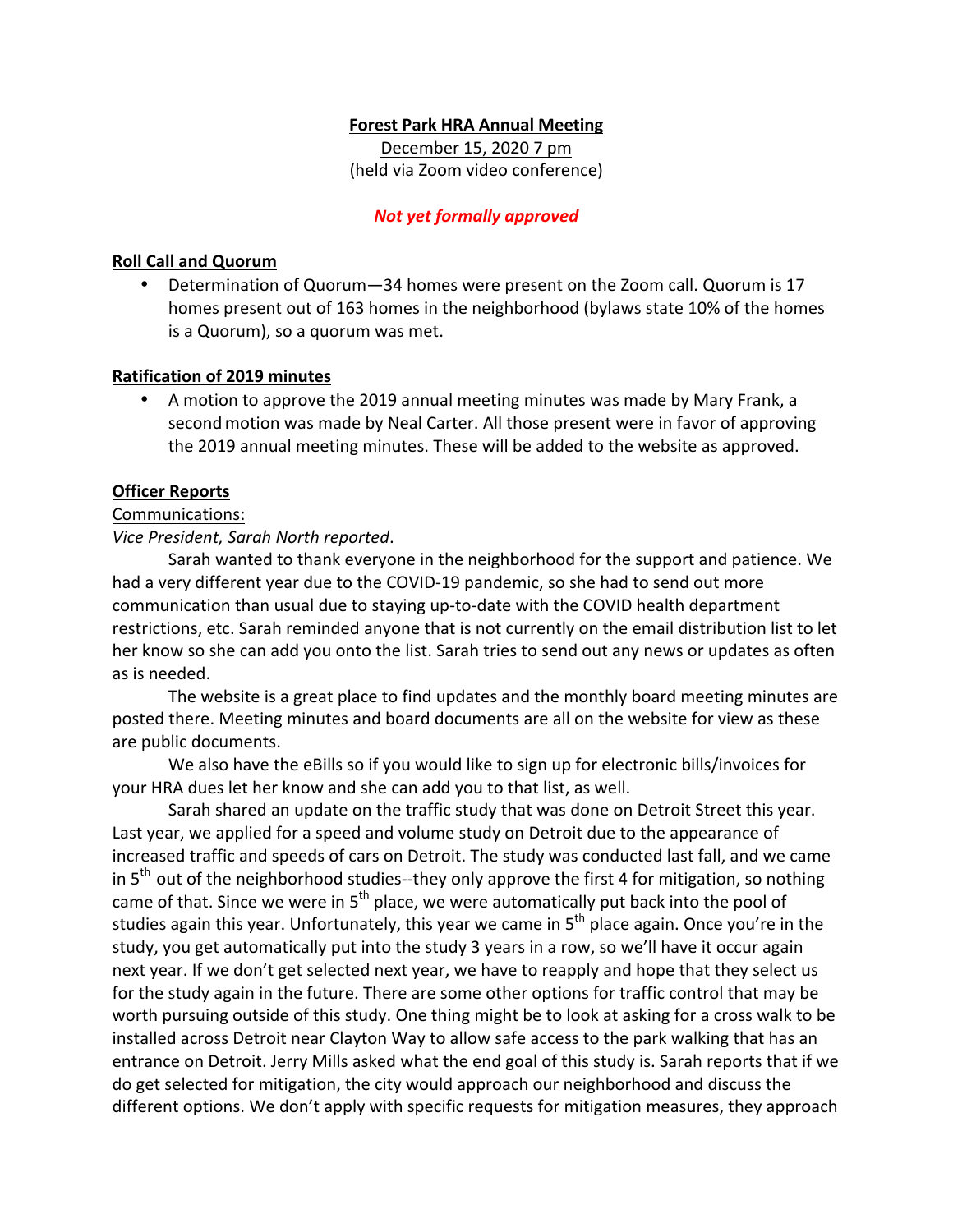us and help us determine the best fit for our street and our needs. Jerry asked if the city shared the streets they did select and why they were selected before us. Sarah said she can share the report and the way items are scored. There are different scores for the amount of speed of cars going by (e.g., 10 mph over the speed limit), having the park there gets a score, the volume of the cars, etc. The projects selected are on the website, but we don't get the information about who was selected and why at the time we are not selected. Tom Lisec asked how they measure the volume of traffic. Sarah reports that they do the study over a 3-day period (week days) with a sensor across the road to measure cars that go by.

#### Pool/Tennis Court:

#### *Director, Jeremy Fix reported*.

Jeremy wanted to thank everyone for their understanding this season with all of the COVID protocols, contact tracing, having to comply with the regulations put out by the TRI County Health Department, etc. He hopes that we can get back to some normalcy next year.

We are hoping to get another year out of our hot water heater. Tom Lisec asked about how long the hot water heater usually lasts. Jeremy said that the one he is referring to is the one used for the showers, which is 15 years old. The pool water heater is only 5 years old so that should last for several more years. Hot water heaters last usually 15-20 years.

The drinking fountains were unused this season due to COVID restrictions, so the filters should still be good on those. We had to replace one underwater light at the deep end of the pool this year, which was an added expense. The other thing we needed to install was an antisiphon valve (i.e., anti-backflow) because of Denver Water protocols we were not aware of. This will be a required annual cost moving forward to stay in compliance with Denver Water. The old playground will be replaced with a new structure next spring.

With respect to the tennis courts, these are still somewhat playable for tennis, but certainly not great. The better long-term solution might be to convert this court to a multi-use play surface for basketball, pickleball, etc. Tom Lisec asked if the net could be stitched up to get it hooked up to the cable. Jeremy said that could be repaired. Tom Lisec reported that there were tennis lessons being done there this summer. Leslie Hakze agreed that her son took lessons there over the summer. Phil Henke said that he'd rather see us use that space for pickleball since you can play tennis at the park just up the hill or over at the school with courts that are maintained well. He said that Pickelball seems to be a more up-to-date sport that is popular with all ages. Jerry Mills has a friend at a local sport court facility that he can reach out to check on cost of other court surfaces--the biggest cost might be just lining out the court. Jeremy gave a brief history of the tennis court issues. Jeremy said the surface and court is a mess due to the tree roots underneath. Because of the roots, the concrete underneath is crumbled. We have been told by companies that resurface tennis courts that they won't replace the court unless we take out the trees. The board looked into this a few years back and the cost is not really worth the amount of use that happens there—the cost is \$100,000 or more, which is our entire annual budget. A sport court that has more flex might be a better option--Jerry can look into this. Someone asked if the tennis court factors into our insurance costs at all, and Nate said that it does not. Other homeowners agreed that we should look into a sport court option.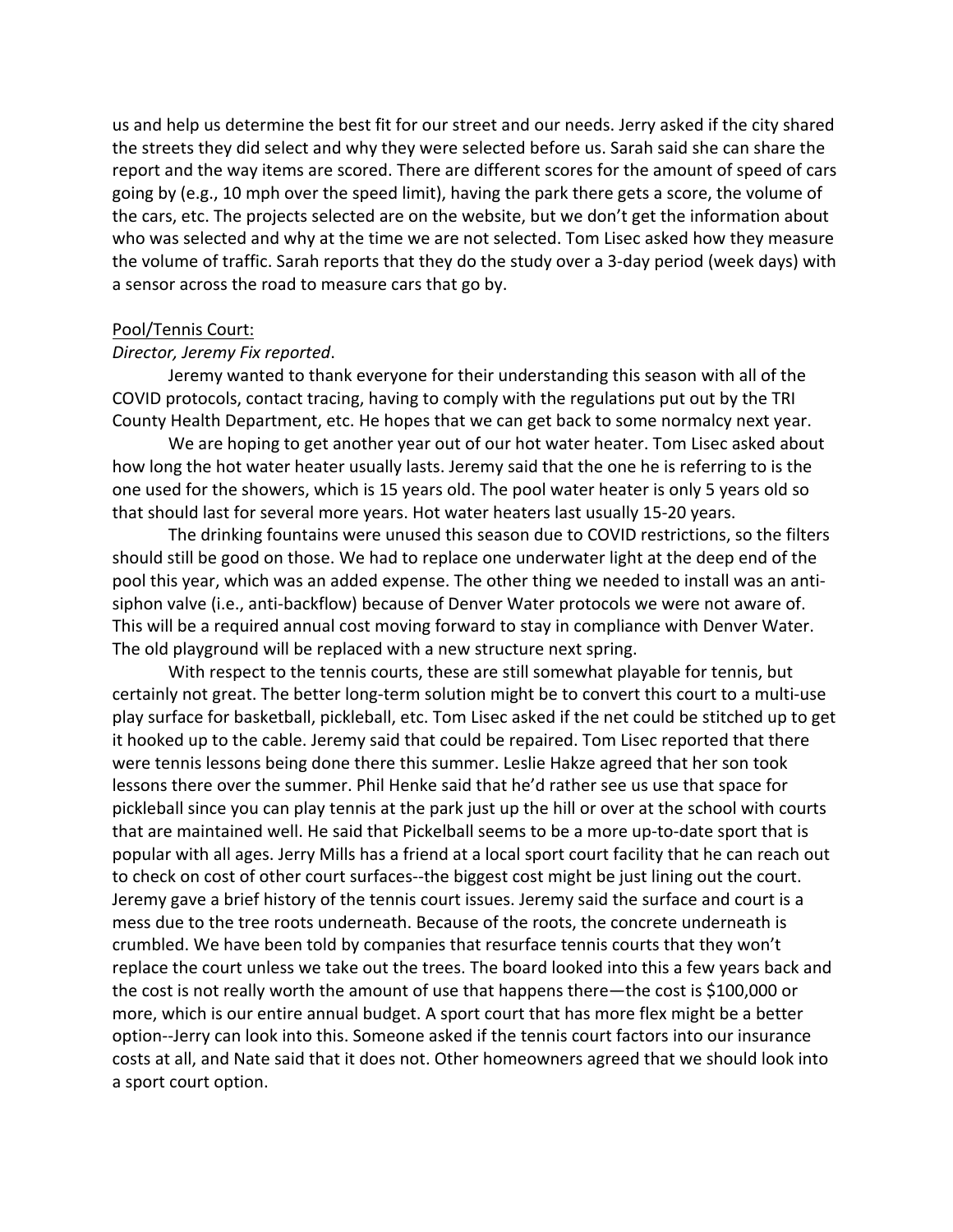Tom Lisec asked about why our pool management costs went up so significantly for next year. Nate explained it's because we didn't factor into the budget the cost for the increase in minimum wage for paying the lifeguards. We have built in a buffer for next year so we can continue to accommodate some late nights at the pool or if we need to have 3 guards instead of two for certain days (e.g.,  $4^{th}$  of July).

A homeowner asked about extending the pool hours during the last 2 weeks of the season when the kids go back to school (which usually means we don't have enough life guards to work during the days). She wondered if we can consider having the pool stay open during the daytime hours without life guards on duty. Nate Christensen, Board President, has asked our insurance company if we would be allowed to have the pool accessible without life guards on duty. There are no rules within our insurance that indicate we can't stay open without guards. But, we struggle with controlling access to the pool when no one is there watching—we want to make sure the people that are allowed to use the pool are only Forest Park residents. When the life guards are there, at least we have some control over who is using our pool. We are going to work on using the reservation system and registration system next year, which may help. The board can discuss this again in the spring because this past year was very different. A homeowner suggested that there should be a way to sign a waiver to ensure the board is not liable for any activity at the pool when there is no life guard staff on duty. Sue Santos said that the diving board and having the deep end makes us a bit more liable when it comes to unsupervised use of the pool.

Bob Ordonio spoke about the Blue Fins Swim Team relationship with the Forest Park Neighborhood and pool. They have done in-kind contributions in the past using the money raised from swim team families buying pool memberships (e.g., pool area umbrellas).

## Beautification:

### *Director, Leslie Hakze reported*.

We lost one of our maintenance contractors this year and had difficulty with another contractor. So, we signed a new contract with a company that is more all-encompassing and covers everything that we need, including mowing, weeding, spraying, trimming, sprinkler system maintenance, etc., and this has been a positive change.

Tom Lisec asked when we would be discussing redoing the entrance signs on Jamison Ave. since we updated the signs on Detroit and Fillmore last year. Nate said we had discussed last year about a 5-year-plan to save up more money in our reserves to cover the cost of putting new signs at the Jamison Ave. entrance.

#### Social Events:

## *Board President, Nate Christensen reported*.

This year was difficult with planning and holding social events due to the COVID-19 pandemic. We weren't able to do the normal  $4<sup>th</sup>$  of July and Oktoberfest events. However, we were able to pay for two food trucks to come to the neighborhood in place of our usual Oktoberfest event. This event went well and the board had discussed the possibility of having food trucks come to the neighborhood next year, maybe coordinating with the late nights the pool is open. If anyone has ideas for social events, feel free to share with the board. We can even set up a social committee for getting more events planned.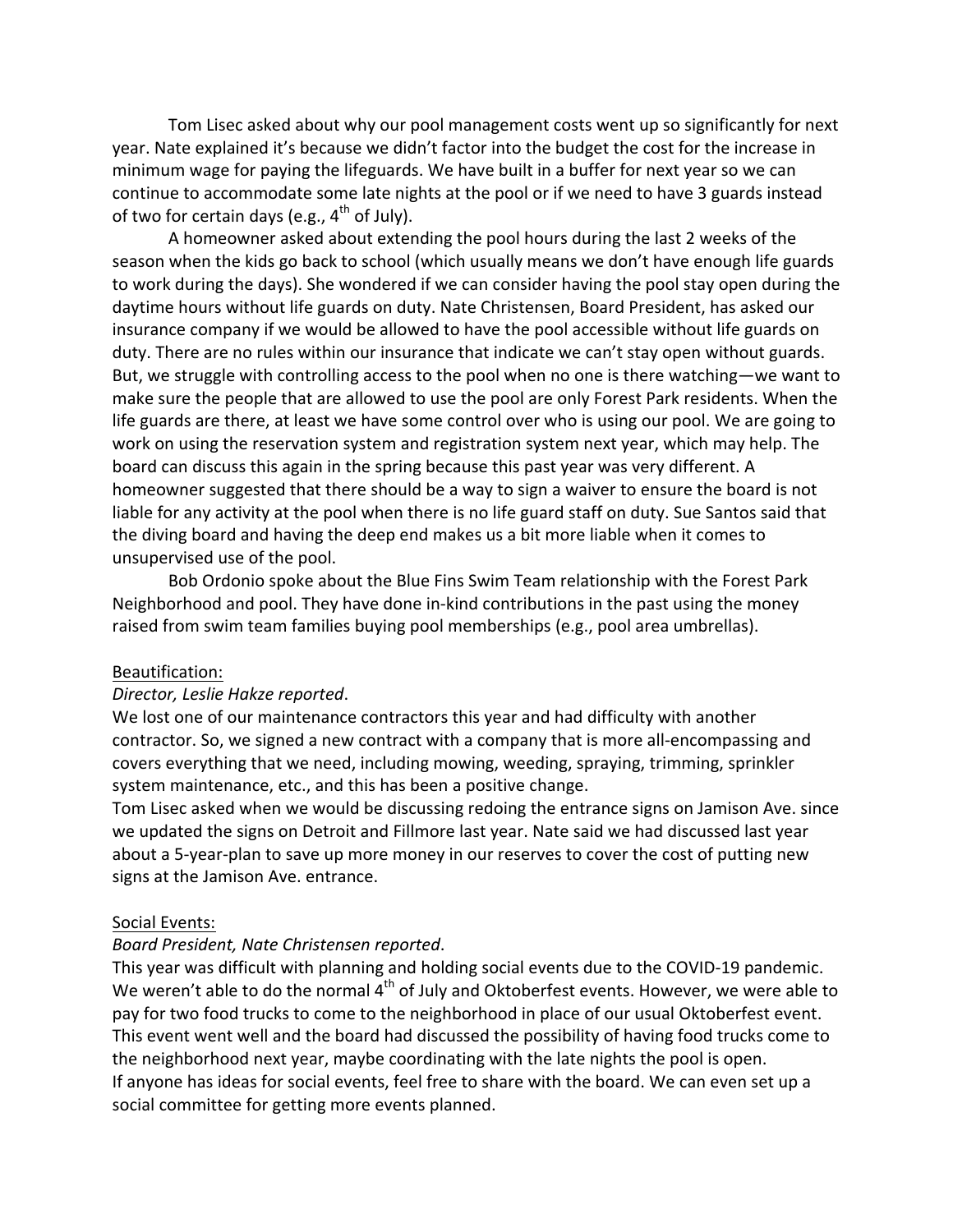# Financial:

# *Board President, Nate Christensen and Treasurer, Neal Carter reported*.

Nate referred to the financial report that was sent via mail and email to homeowners. He said the more people we can get set up on eBills and the email list, the more money we can save the neighborhood.

- One big expense right now is insurance. Our rates are going up significantly due to the aging of our pool facility. Our insurance agent spoke to several different companies to research which company would give us the best rate for covering our aging facilities. Every company came back with a high rate. Unfortunately, the only way to bring down our insurance costs would be to tear down and rebuild our pool facility, which we obviously cannot afford. So, this will be an expense we have to adjust for each year.
- We spent less money on pool costs this year since we weren't able to open on time due to the COVID-19 pandemic—we spent less on water usage. We underran our budget by a little over \$10,000, because of COVID and not getting to use our facilities for a month.
- Sewer and storm water costs have gone up consistently every year.
- We saved on the  $4<sup>th</sup>$  of July party costs, and spent a little more than we usually do on Oktoberfest because of that.
- Our grounds maintenance costs also went up a little bit this year.

David Catanuto added to the discussion about increasing insurance costs reporting that due to the COVID-19 pandemic, insurance costs will most likely go up even more. He reports that we could see a pretty significant increase in insurance again next year as the commercial insurance industry has a lot of uncertainty right now.

A homeowner asked what the \$800 fee for security is on the budget and Nate said it's for the key card system we pay for at the pool.

## **Discussion Topics**

- Digital Transformation: Nate discussed that we need to modernize our documents to account for things like email, electronic documents, eBills, website, etc. This needs to become the standard moving forward to keep our costs down and to make this job as easy as possible for the volunteers that are willing to be on the board.
- We just secured new legal representation for the neighborhood last month. Our last lawyer retired and we have had difficulty finding someone new. Moving forward we will be updating our documents to more modern language and systems with guidance from our new law firm.
- HRA Dues Increase: Nate said that we are looking at an increase in annual dues to \$600 per year per home. He shared the numbers for the neighborhoods around us and we are considerably lower than other neighborhoods by 40%. A homeowner commented in agreement on the dues increase saying we need to ensure we stay sovereign and don't put ourselves in a situation where we can't pay for upgrades that we may need. Nate said we need to work on building our reserves back up and we can't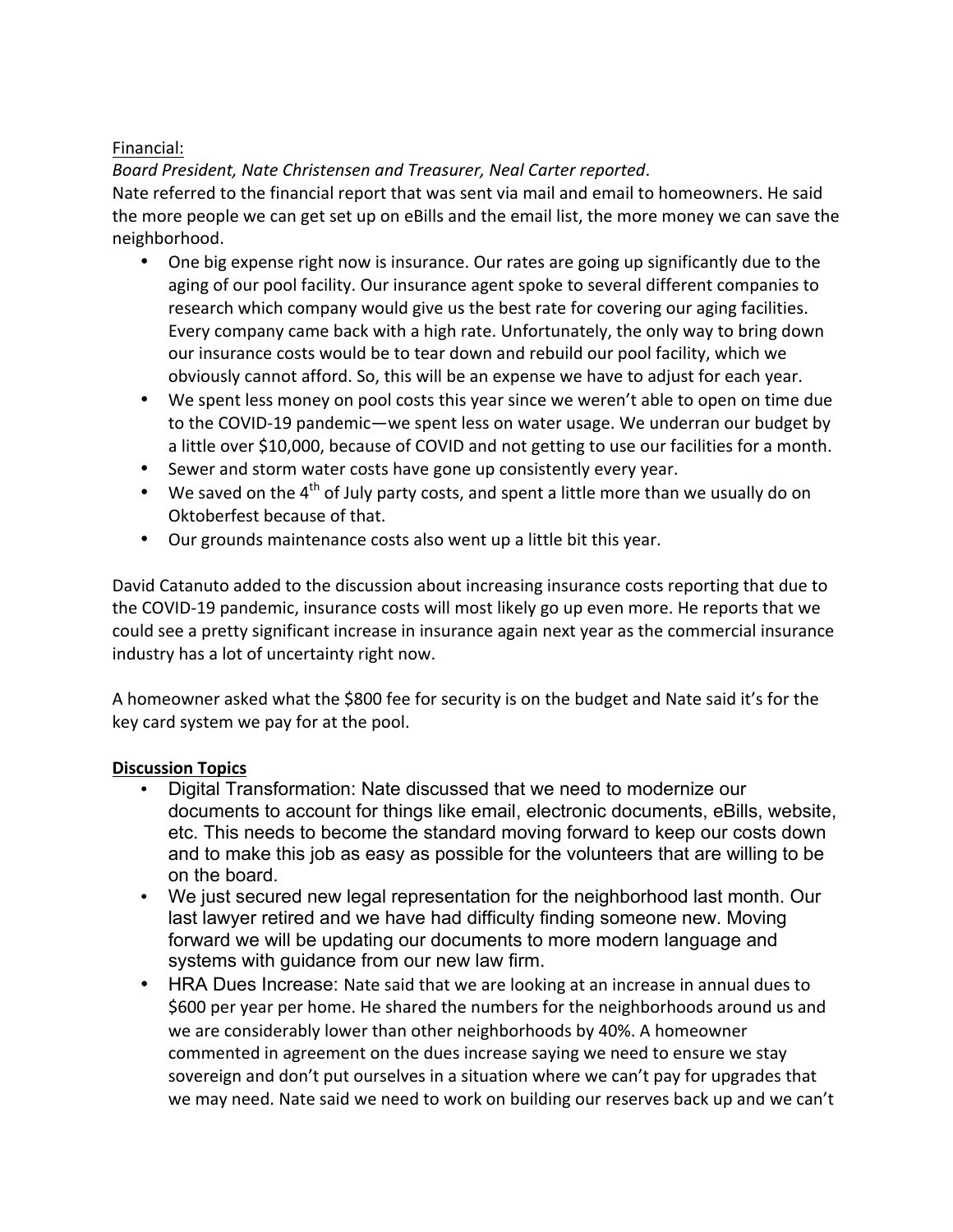do that without a dues increase. We don't want to have to do a special assessment in the future, as this will hurt our home values. A homeowner urged us to move forward on an even higher dues increase--he pointed out the proposed increase is only \$40 more per year, which is only \$3.33 more per month. He said it's like giving up a Starbucks drink one time a month--it's not that much. Nate said without an increase in our dues, our margin between expenses and incoming funds is only about \$1,500, which is not enough to ensure we are in a good place moving forward. Everyone agreed to approve the increase in dues.

## **Homeowner Forum**

• No topics were presented from homeowners.

# **Election of Board Members**

Board terms for members are for 2 years. In the board documents, a board member is supposed to only serve two consecutive 2-year terms. However, sometimes the positions are difficult to fill, therefore, some members choose to serve another 2-year term beyond the first two.

- Expired Terms Nominated to Return:
	- o Nate Christensen –President
	- o Sarah North –Vice President
	- o Jerry Mills --Member
- Returning Members:
	- o Jeremy Fix –Pool & Tennis Manager
	- o Neal Carter –Treasurer
	- o Leslie Hakze –Beautification Director
- One open position

The annual meeting vote elects board members only. Once elected, the new board will determine roles and responsibilities for each member. Maximum number of board members is 7.

- Homeowners with delinquent accounts are not allowed to vote.
- Tenants may not vote or serve on the board.
- Greer Hancock, Bob Ordonio, and Lisa Arnold all expressed interest.
- Sarah agreed to step down. Jerry will also step down since there is new interest and he has served on the board a few times. Nate will return. Since there are three open positions and three homeowners interested, there is no need for a vote.
- Sue Santos seconded all of the nominations. All were in agreement. Nate will need to get email addresses for all of the new board members after the meeting.

Sue Santos would like to get a social committee together. There were several volunteers that raised their hand on the call. She shared her email in the Zoom chat for those that want to join the committee.

## **Ratification of the Budget**